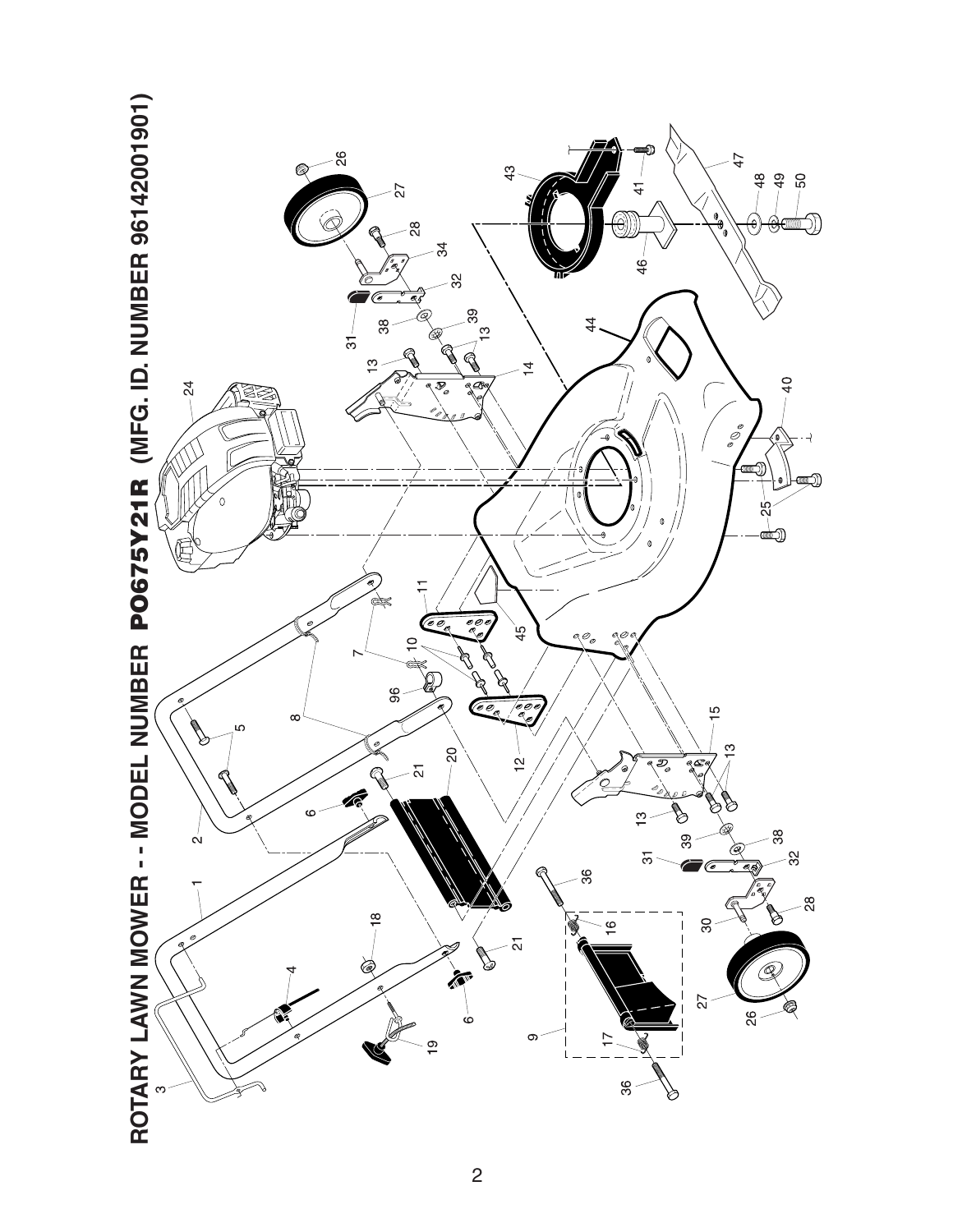| 189596X004<br>175060X004<br>189597X004<br>88839X004<br>850733X004<br>107339X<br>PART<br>176185<br>184193<br>176235<br>192325<br>194037<br>850263<br>189312<br>193668<br>189028<br>851074<br>192770<br>162300<br>193736<br>197965<br>851084<br>750634<br>193733<br>190541<br>87877<br>$\frac{1}{2}$<br>KEY<br>NO.<br>$\frac{8}{2}$<br>80<br>34<br>36<br>38<br>39<br>45<br>$\frac{6}{5}$<br>47<br>$\frac{8}{3}$<br>$\frac{6}{7}$<br>50<br>58<br>လ္က<br>$\frac{1}{2}$<br>$\frac{3}{4}$<br>57<br>96<br>$\frac{4}{4}$<br>5<br>$\frac{4}{4}$<br>$3/8 - 16 \times 1 - 1/8$<br>126602 (Order Parts from Engine Manufacturer)<br>Engine, Briggs & Stratton, Model Number<br>#16 and 17)<br>Screw, Hex Head, Thread Rolling<br>Handle Bracket Assembly, RH<br>Handle Bracket Assembly, LH<br>Kit, Rear Door (Includes Key<br>Hinge Screw 1/4-20 x 1-1/4<br>Engine Zone Control Cable<br>Wheel & Tire Assembly<br>Spring, Rear Door, RH<br>Spring, Rear Door, LH<br>Keps Locknut 1/4-20<br>Support Bracket, RH<br>Support Bracket, LH<br>Screw 1/4-20 x 5/8<br>Hex Flange Nut<br><b>DESCRIPTION</b><br>Hairpin Cotter<br>Upper Handle<br>Lower Handle<br>Handle Knob<br>Rope Guide<br>Handle Bolt<br>Control Bar<br>Rear Skirt<br>Pop Rivet<br>Wire Tie | <b>DESCRIPTION</b>    | Shoulder Bolt 5/16-18 x .33 | Axle Arm Assembly, Rear, RH | Selector Knob | Selector Spring | Axle Arm Assembly, Rear, LH | Bolt      | Washer, Step | Pushnut | Mounting Bracket, Debris Shield | Screw, Debris Shield | Debris Shield | Kit, Lawn Mower Housing | Includes Key Numbers 10, 11, 12 and 45) | Danger Decal | Blade Adapter / Pulley | Blade, 21" | Hardened Washer | Helical Washer | Hex Head Machine Screw 3/8-24 x 1-3/8 Grade 8 | Upstop Bracket | Screw | Clip, Cable   | Warning Decal (not shown) | Operaror's Manual, English | Operator's Manual, French | Repair Parts Manual, English / French |
|----------------------------------------------------------------------------------------------------------------------------------------------------------------------------------------------------------------------------------------------------------------------------------------------------------------------------------------------------------------------------------------------------------------------------------------------------------------------------------------------------------------------------------------------------------------------------------------------------------------------------------------------------------------------------------------------------------------------------------------------------------------------------------------------------------------------------------------------------------------------------------------------------------------------------------------------------------------------------------------------------------------------------------------------------------------------------------------------------------------------------------------------------------------------------------------------------------------------------------------------|-----------------------|-----------------------------|-----------------------------|---------------|-----------------|-----------------------------|-----------|--------------|---------|---------------------------------|----------------------|---------------|-------------------------|-----------------------------------------|--------------|------------------------|------------|-----------------|----------------|-----------------------------------------------|----------------|-------|---------------|---------------------------|----------------------------|---------------------------|---------------------------------------|
|                                                                                                                                                                                                                                                                                                                                                                                                                                                                                                                                                                                                                                                                                                                                                                                                                                                                                                                                                                                                                                                                                                                                                                                                                                              |                       |                             |                             |               |                 |                             |           |              |         |                                 |                      |               |                         |                                         |              |                        |            |                 |                |                                               |                |       |               |                           |                            |                           |                                       |
|                                                                                                                                                                                                                                                                                                                                                                                                                                                                                                                                                                                                                                                                                                                                                                                                                                                                                                                                                                                                                                                                                                                                                                                                                                              |                       |                             |                             |               |                 |                             |           |              |         |                                 |                      |               |                         |                                         |              |                        |            |                 |                |                                               |                |       |               |                           |                            |                           |                                       |
|                                                                                                                                                                                                                                                                                                                                                                                                                                                                                                                                                                                                                                                                                                                                                                                                                                                                                                                                                                                                                                                                                                                                                                                                                                              |                       |                             |                             |               |                 |                             |           |              |         |                                 |                      |               |                         |                                         |              |                        |            |                 |                |                                               |                |       |               |                           |                            |                           |                                       |
|                                                                                                                                                                                                                                                                                                                                                                                                                                                                                                                                                                                                                                                                                                                                                                                                                                                                                                                                                                                                                                                                                                                                                                                                                                              | PART<br>$\frac{1}{2}$ | 85508X479                   | 51721X479                   | 82810         | 83567           | 91574                       | 89713X428 | 51793        | 66426   | 80479                           | 128415               | 75069X479     | 75070X479               | 7060410                                 | 75082X479    | 75081X479              | 80071      | 80072           | 32004          | 79585                                         | 89005          | 38652 | $\frac{1}{1}$ |                           | 150406                     | 83923                     | 193909X427                            |

**ROTARY LAWN MOWER - - MODEL NUMBER PO675Y21R (MFG. ID. NUMBER 96142001901)**

ROTARY LAWN MOWER -- MODEL NUMBER PO675Y21R (MFG. ID. NUMBER 96142001901)

IMPORTANT: Use only Original Equipment Manufacturer (O.E.M.) replacement parts. Failure to do so could be hazardous, damage your lawn mower and void your warranty.<br>IMPORTANT: Use only Original Equipment Manufacturer (O.E.M **IMPORTANT:** Use only Original Equipment Manufacturer (O.E.M.) replacement parts. Failure to do so could be hazardous, damage your lawn mower and void your warranty.**NOTE:** All component dimensions given in U.S. inches. 1 inch = 25.4 mm.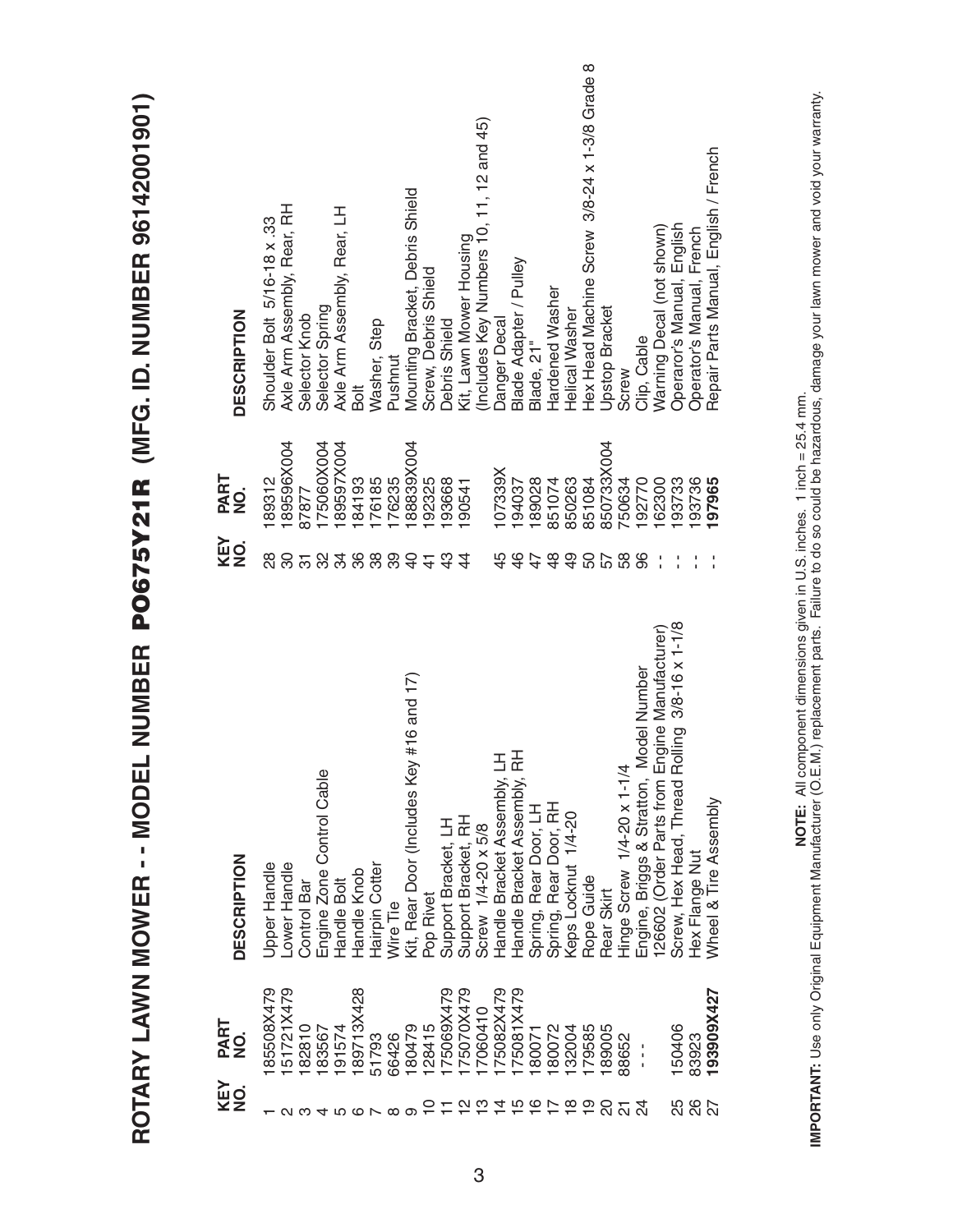